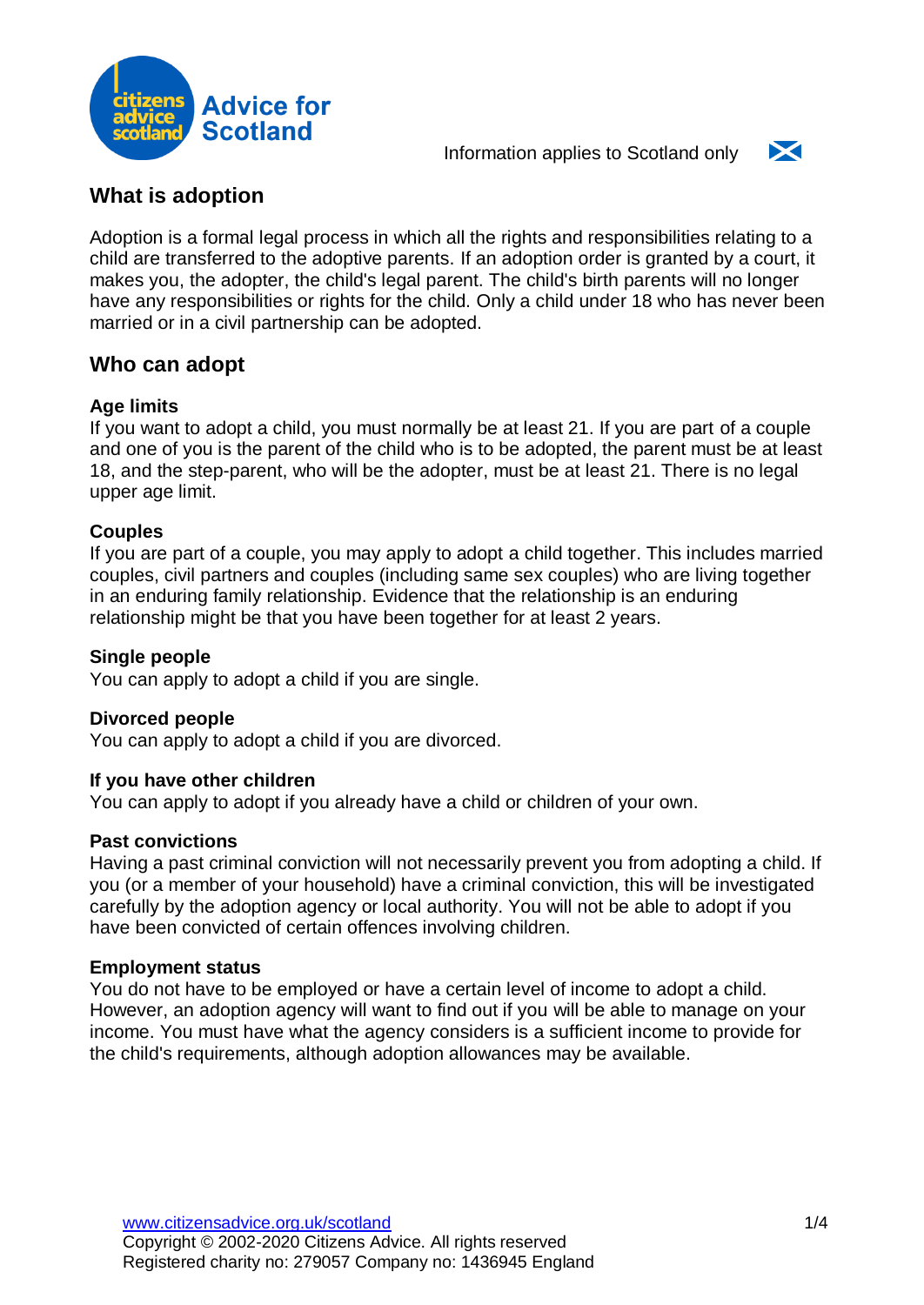



### **Health**

When you apply to an agency to be assessed as an adopter, a comprehensive medical report will be prepared on your health. It is unlikely that you will be accepted as a prospective adopter if you have serious ill health. Following guidance from the British Association for Adoption and Fostering (BAAF), non-smokers may be preferred to smokers as prospective agency adopters because of the dangers of passive smoking. Agencies will want to ensure as far as possible that your health will allow you to care for a child throughout their childhood.

### **Placement with same race parents**

There is no legal requirement for children to be placed with parents of the same race as themselves, although agencies must take into account a child's racial, cultural and linguistic background in making their decisions. Most agencies have a policy of trying first to place children with families of the same ethnic origin as the child.

## **Who arranges adoption**

### **Non-agency adoptions**

If you want to adopt a child who is a close relative or a step-child (for example, the child of your spouse, civil partner or cohabiting partner), you do not need to involve an adoption agency.

You must tell your local authority that you want to adopt the child. They will investigate your situation carefully and will prepare a report for the court, which it will consider in making its decision about whether or not to grant the adoption.

### **Adopting through an agency**

If you are thinking about adopting a child, you can choose to go through either the adoption agency provided by your local authority or any other registered adoption agency in your area. You should check that the adoption service is registered with the Care Inspectorate, which provides a list of registered agencies at [www.careinspectorate.com](https://www.careinspectorate.com/) or phone them on 0345 600 9527.

Adoption agencies must make sure that people who want to adopt meet certain legal and other requirements. After prospective adopters are approved, the agencies try to match them with children who need adoption.

## **The assessment process for agency adoptions**

Once you have applied to an adoption agency, the agency will assess whether or not you are suitable to be an adoptive parent. Once the assessment is complete, your application will be referred to the agency's adoption panel for a recommendation about whether you should be approved by the agency or not.

The assessment process usually takes around **six to eight months** to complete. It may take longer, but the agency will keep you informed of any delays in the process.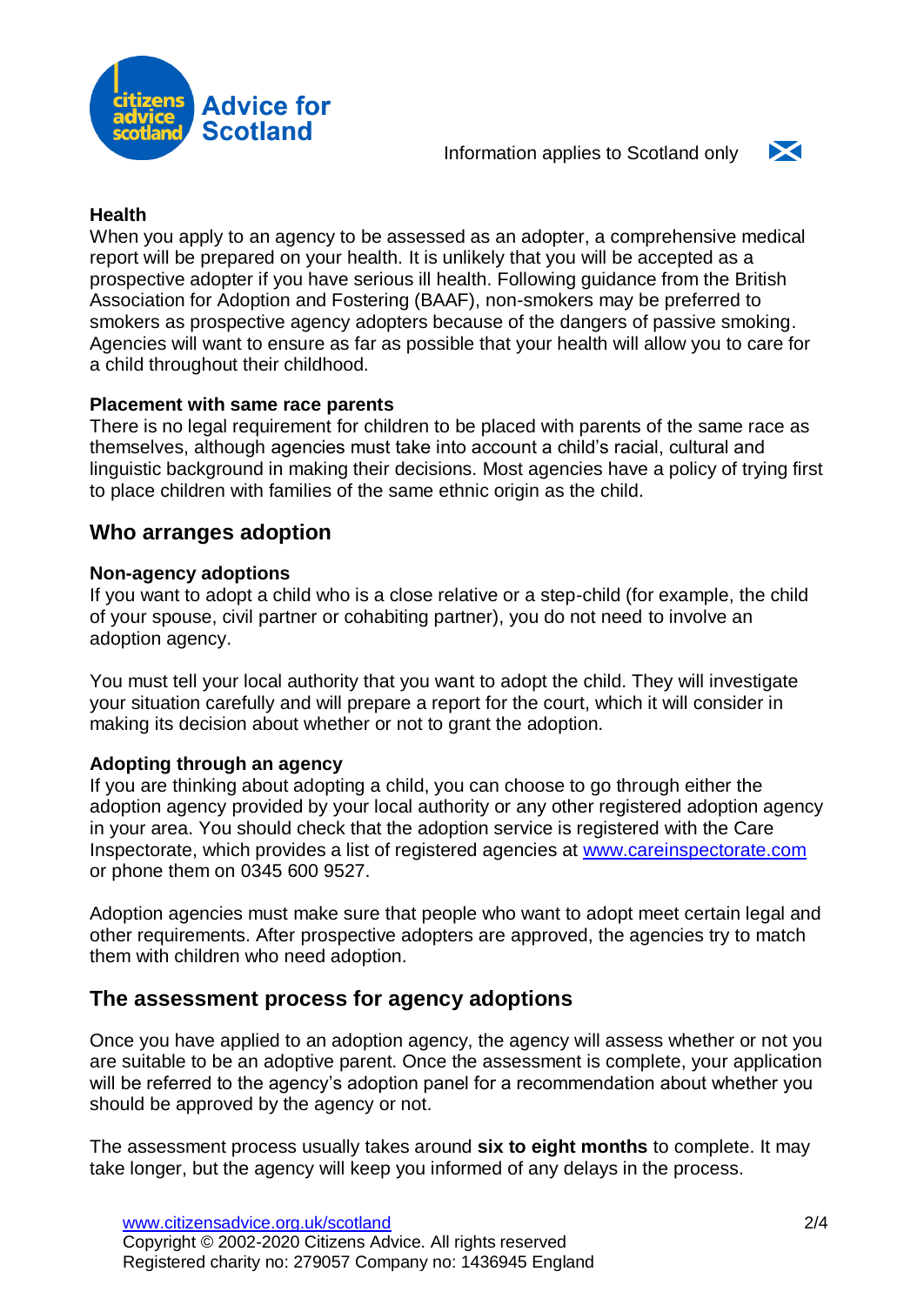



### **Your application is rejected**

If you are not approved as an adopter, you can:

- write to the adoption agency to ask them to reconsider their decision, clearly stating the reasons why you want them to do this
- use the agency's complaints procedure
- complain to the Care Inspectorate on 0345 600 9527 or visit their website [www.careinspectorate.com.](https://www.careinspectorate.com/)

You could also try applying to another agency but by law you have to tell them about your first application and the second agency will seek information from the first one.

### **Your application is approved**

Once you have been approved as an adopter, unless you have applied for a particular child, it may take some time before a suitable child is found to match you with. Once the agency has found a possible match, you should meet your social worker to learn about the child. The child's social worker and the adoption agency will decide whether to match the child with you.

## **The court process for adoption**

In order to obtain an adoption order you have to apply to court. The court process is the same for all types of adoption. An adoption order cannot be granted until the child has lived with you for at least **13 weeks** (and, in some cases, the required period will be longer). The child must be at least **19 weeks old** before the order is granted. The court's main concern will be ensuring that a child's welfare is safeguarded and promoted throughout their life.

# **Adopting a child from overseas**

Adopting a child from overseas can be complicated legally and expensive. If you want to adopt a child from another country you have to be assessed and approved as for an agency adoption. You should contact your local authority or other registered adoption service. You should also find out if the country from which you want to adopt allows intercountry adoptions. You can get more information and advice from the Intercountry Adoption Centre (IAC) helpline. You can find details on the IAC website at [www.icacentre.org.uk.](http://www.icacentre.org.uk/) There is also helpful information about intercountry adoption on the Scottish Government website at [www.mygov.scot.](https://www.mygov.scot/adopting-child-from-abroad/)

## **How much does an adoption cost**

An agency **cannot charge a fee** for arranging the adoption of a child. Other costs could include a fee to check your criminal record and sometimes court fees. You can ask the agency about likely costs and what help they might give you with any fees.